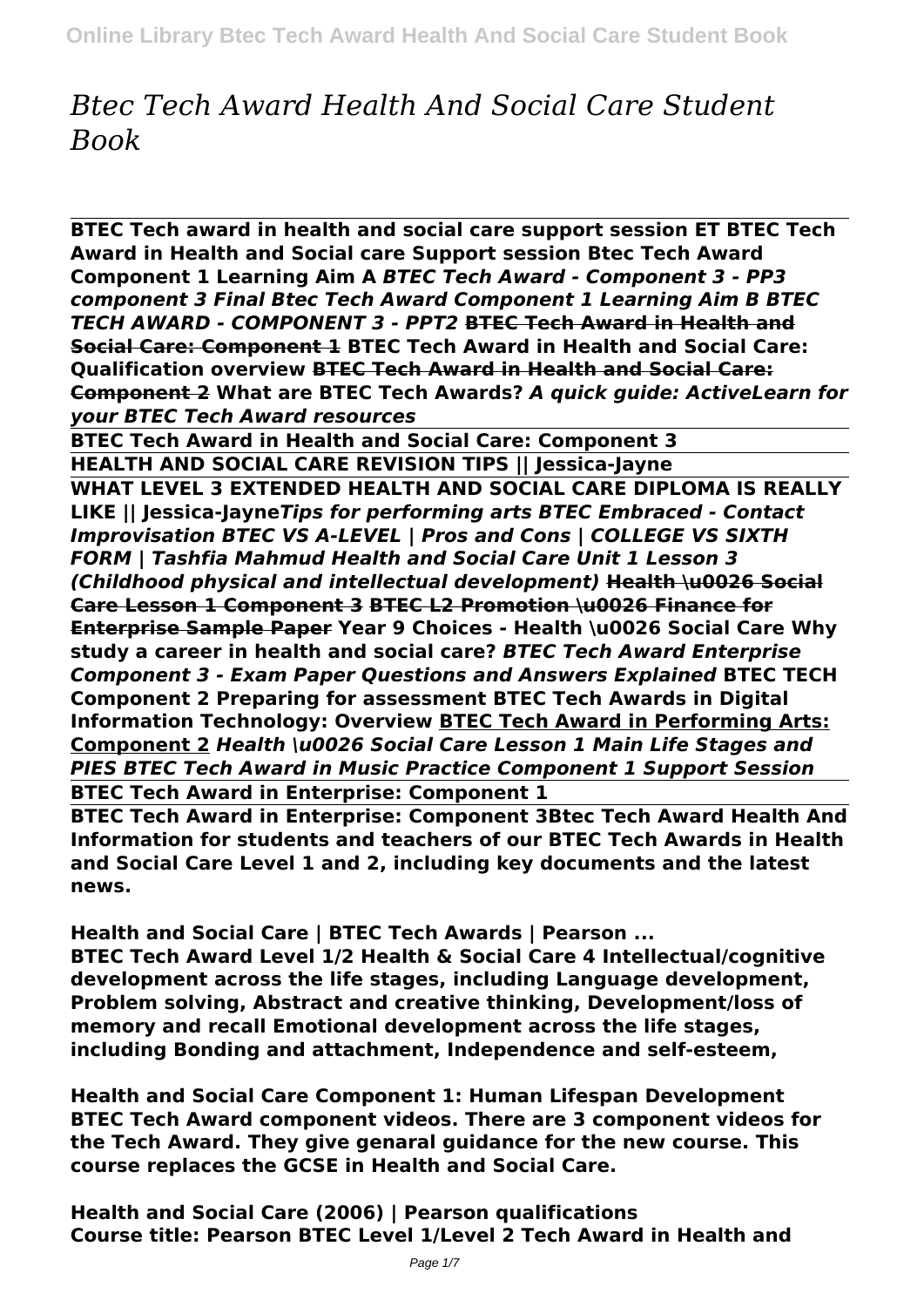**Social Care. Course Overview: Our suite of health and social care courses are for learners who wish to work in healthcare roles including nursing, midwifery, social work, biomedical, radiology, physiotherapy, art therapy, care work, and nutrition.**

**Health and Social Care Tech Award BTEC Level 1/Level 2 ... We've received great news. The Department for Education (DfE) has confirmed that those qualifications that are approved for inclusion in the 2020 performance tables will also be included in performance tables for 2021 and 2022.. We are therefore very pleased to let you know that our BTEC Level 1/Level 2 Tech Awards and the seven of our BTEC Level 1/Level 2 First Awards on 2020 performance ...**

**BTEC Apprenticeships in Health and Social Care Leadership ... BTEC Tech Awards Sport, Activity and Fitness. Sport, Activity and Fitness. Key stage 4 Performance tables in England for 2021 and 2022 results - February 2019 update. Performance tables in England for 2020 results - July 2018 update. Find all the information and support you'll need to teach and study the BTEC Level 1/Level 2 Tech Award in Sport, Activity and Fitness.**

**Sport, Activity and Fitness | BTEC Tech Award | Pearson ...**

**The Pearson BTEC Level 1/Level 2 Tech Award in Health and Social Care (Qualification Number: 603/0395/5), is for learners who want to acquire technical knowledge and technical skills through vocational contexts as part of their Key Stage 4 learning.**

## **SPECIFICATION - Edexcel, BTEC, LCCI and EDI**

**Clarification on BTEC assessment expectations during Covid-19. For BTEC Level 3 Nationals, BTEC Level 1 and 2 Firsts and Tech Awards, where we expect to be able to calculate grades, we do not require or expect any formal assessment for BTEC to take place while learners are studying at home.**

## **BTEC Tech Awards | Pearson qualifications**

**BTEC Tech Awards. Jenny studied the BTEC Tech Award in Performing Arts, and got a Level 2 Distinction: Sam studied the BTEC Tech Award in Sport, Activity and Fitness, and got a Level 2 Merit: Amanda studied the BTEC Tech Award in Health and Social Care, and got a Level 1 Pass: A BTEC Tech Award is made up of three components, two of which are internally assessed via assignments which are set, marked and verified in your school, and one which is externally assessed.**

## **BTEC Tech Awards - Edexcel**

**Buy Revise BTEC Tech Award Health and Social Care Revision Guide: (with free online edition) 1 by Baker, Brenda (ISBN: 9781292245614) from Amazon's Book Store. Everyday low prices and free delivery on eligible orders.**

**Revise BTEC Tech Award Health and Social Care Revision ...**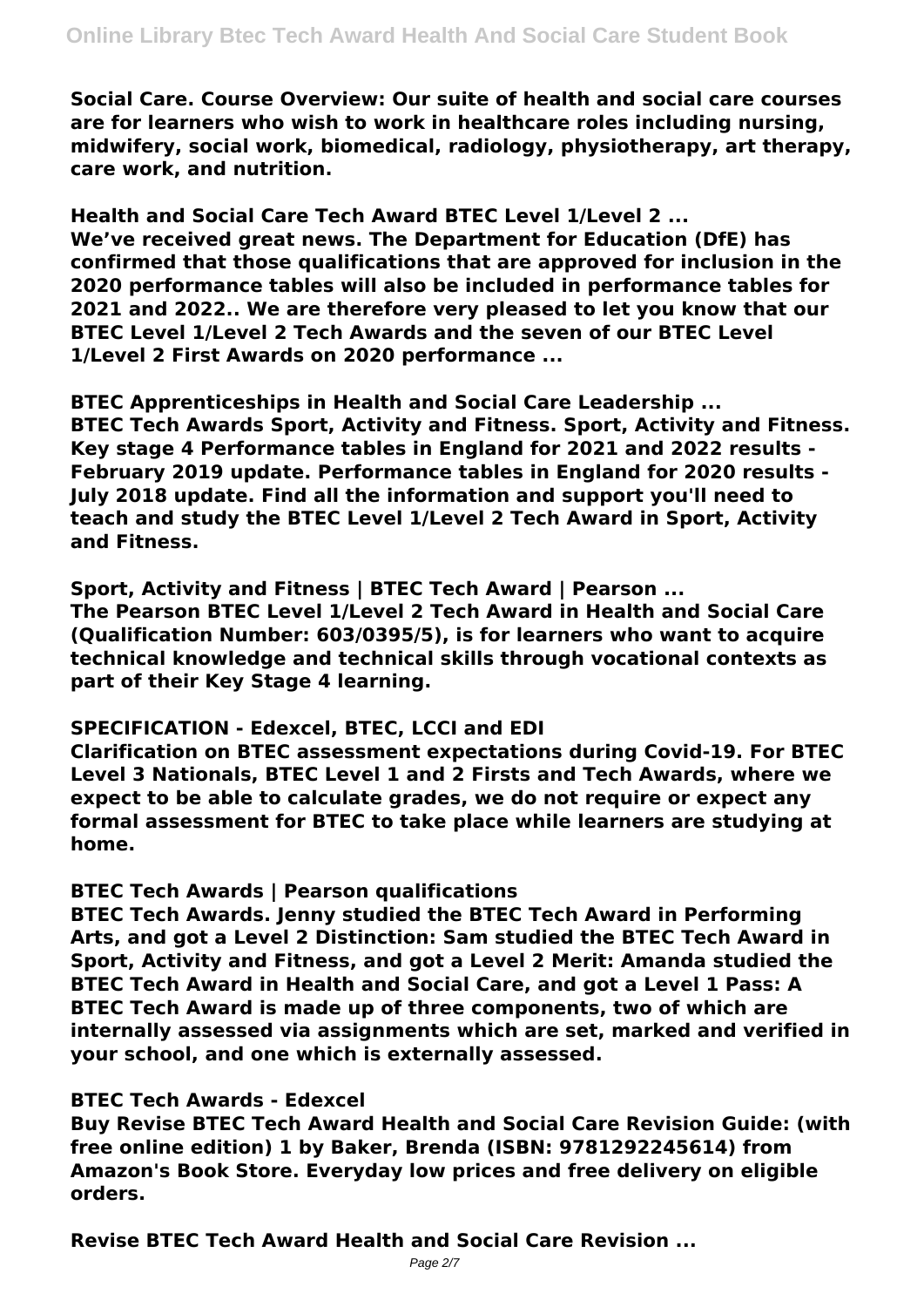**Our revision resources are the smart choice for those revising for externally assessed Component 3 in the Health and Social Care BTEC Tech Award. This book contains four full-length practice assessments, helping you to: Prepare by familiarising yourself with the structure and process for completing your assessment**

**Revise BTEC Tech Award Health and Social Care Practice ... Buy Revise BTEC Tech Award Health and Social Care Revision Guide: (with free online edition) – Brenda Baker – 9781292245614 at Heath Books. Exclusive Discounts for Schools.**

**Revise BTEC Tech Award Health and Social Care Revision ... BTEC Tech Award Topic on a Page. BTEC Tech Award (Level 1/2) BTEC Tech Award (2017) in Health and Social Care (Level 1/2) Component 2: Health and Social Care Services and Values. Component 3: Health and Wellbeing.**

**Topic on a Page for BTEC Tech Award in Health and Social Care Btec Award Level 2 > Component 3. Learning Aim A – Factors that affect health and well being. Learning Aim B – Interpreting health indicators. Learning Aim C – Person –centred health and well being ...**

**Component 3 - WATTShealthandsocial**

**BTEC Tech Award Health and Social Care Support Package (no rating) 0 customer reviews. Author: Created by missibbotson. Preview. Created: May 11, 2020. Hi, Do you need some help with setting up your BTEC Tech Award in Health and Social Care? New to BTEC and not quite sure how to structure your course?**

**BTEC Tech Award Health and Social Care Support Package ... Level 1 and 2 BTEC Tech Awards are equivalent to GCSE grades A to E, according to exam board Pearson. Level 2 BTec Firsts are roughly the same as GCSE Grades A\* to C. Level 3 BTecs including BTec...**

**BTec grades explained: A-level and GCSE equivalents for ... Assignment Pack for BTEC Tech Award in Health and Social Care Logical progression through all criteria – your students won't miss a thing Three progressive, original and engaging assignment sets for BTEC Tech Award in Health and Social Care (Component 1), covering all the assessment criteria. A total solution for those completing component one**

**Assignment Pack for BTEC Tech Award in Health and Social Care BTEC Tech Award Health and Social Care Student Book. by Baker | 27 Jun 2017. 4.8 out of 5 stars 80. Paperback £20.44 £ 20. ...**

**Amazon.co.uk: health social care btec: Books**

**Health and Social Care BTEC Firsts (level 1/2) Health and Social Care (2012) Case Studies with Activities Practice Exam Papers Starters and Plenaries Teaching Pack BTEC Tech Awards (Level 2) Health and Social Care (2017) Case Studies with Activities Course Companions Practice Set**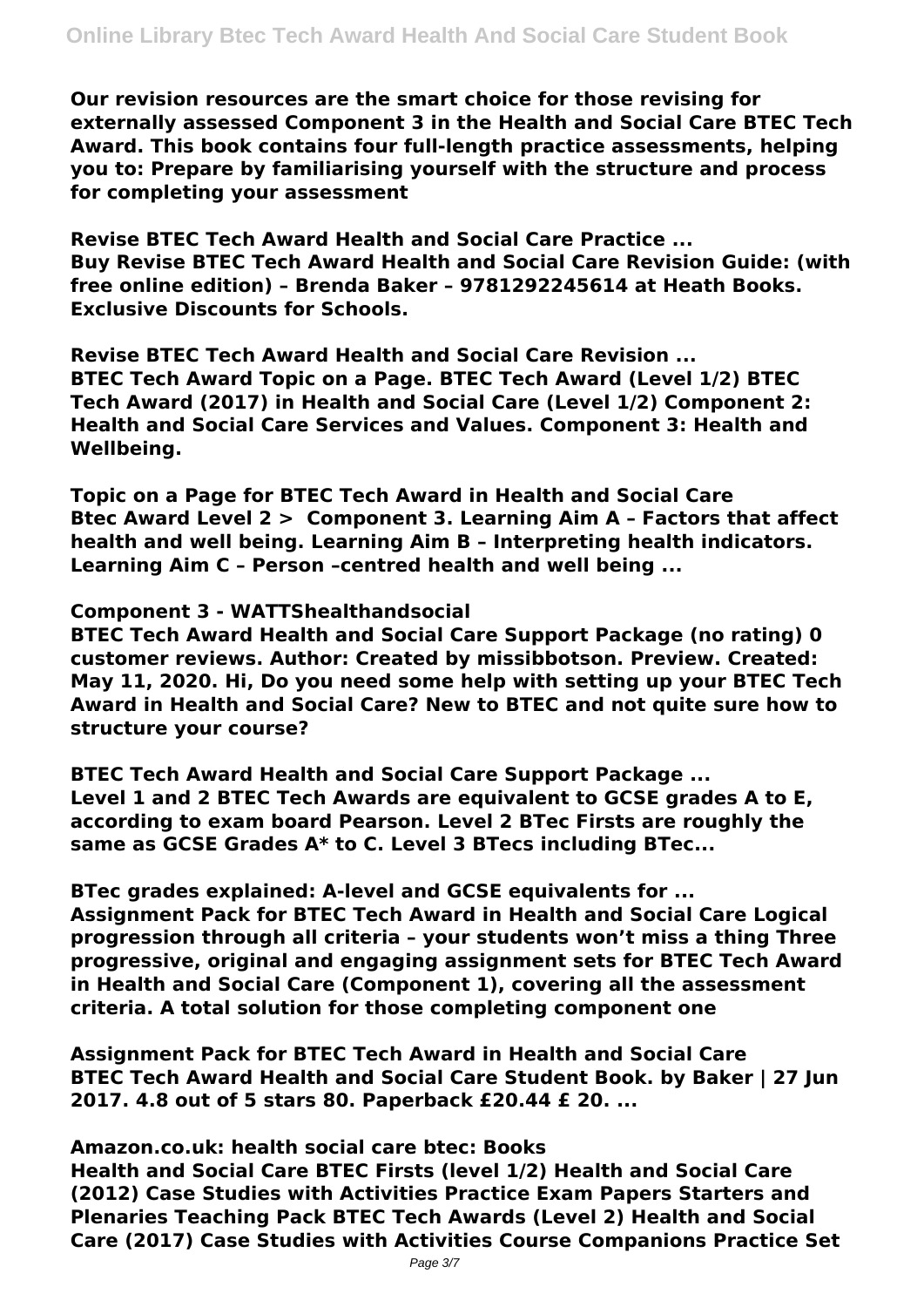**Tasks Starters and Plenaries e-revision Topic Tests Topic on a Page Learning Grids Assignment Packs OCR Cambridge ...**

**BTEC Tech award in health and social care support session ET BTEC Tech Award in Health and Social care Support session Btec Tech Award Component 1 Learning Aim A** *BTEC Tech Award - Component 3 - PP3 component 3 Final Btec Tech Award Component 1 Learning Aim B BTEC TECH AWARD - COMPONENT 3 - PPT2* **BTEC Tech Award in Health and Social Care: Component 1 BTEC Tech Award in Health and Social Care: Qualification overview BTEC Tech Award in Health and Social Care: Component 2 What are BTEC Tech Awards?** *A quick guide: ActiveLearn for your BTEC Tech Award resources*

**BTEC Tech Award in Health and Social Care: Component 3 HEALTH AND SOCIAL CARE REVISION TIPS || Jessica-Jayne**

**WHAT LEVEL 3 EXTENDED HEALTH AND SOCIAL CARE DIPLOMA IS REALLY LIKE || Jessica-Jayne***Tips for performing arts BTEC Embraced - Contact Improvisation BTEC VS A-LEVEL | Pros and Cons | COLLEGE VS SIXTH FORM | Tashfia Mahmud Health and Social Care Unit 1 Lesson 3 (Childhood physical and intellectual development)* **Health \u0026 Social Care Lesson 1 Component 3 BTEC L2 Promotion \u0026 Finance for Enterprise Sample Paper Year 9 Choices - Health \u0026 Social Care Why study a career in health and social care?** *BTEC Tech Award Enterprise Component 3 - Exam Paper Questions and Answers Explained* **BTEC TECH Component 2 Preparing for assessment BTEC Tech Awards in Digital Information Technology: Overview BTEC Tech Award in Performing Arts: Component 2** *Health \u0026 Social Care Lesson 1 Main Life Stages and PIES BTEC Tech Award in Music Practice Component 1 Support Session* **BTEC Tech Award in Enterprise: Component 1**

**BTEC Tech Award in Enterprise: Component 3Btec Tech Award Health And Information for students and teachers of our BTEC Tech Awards in Health and Social Care Level 1 and 2, including key documents and the latest news.**

**Health and Social Care | BTEC Tech Awards | Pearson ...**

**BTEC Tech Award Level 1/2 Health & Social Care 4 Intellectual/cognitive development across the life stages, including Language development, Problem solving, Abstract and creative thinking, Development/loss of memory and recall Emotional development across the life stages, including Bonding and attachment, Independence and self-esteem,**

**Health and Social Care Component 1: Human Lifespan Development BTEC Tech Award component videos. There are 3 component videos for the Tech Award. They give genaral guidance for the new course. This course replaces the GCSE in Health and Social Care.**

**Health and Social Care (2006) | Pearson qualifications Course title: Pearson BTEC Level 1/Level 2 Tech Award in Health and** Page 4/7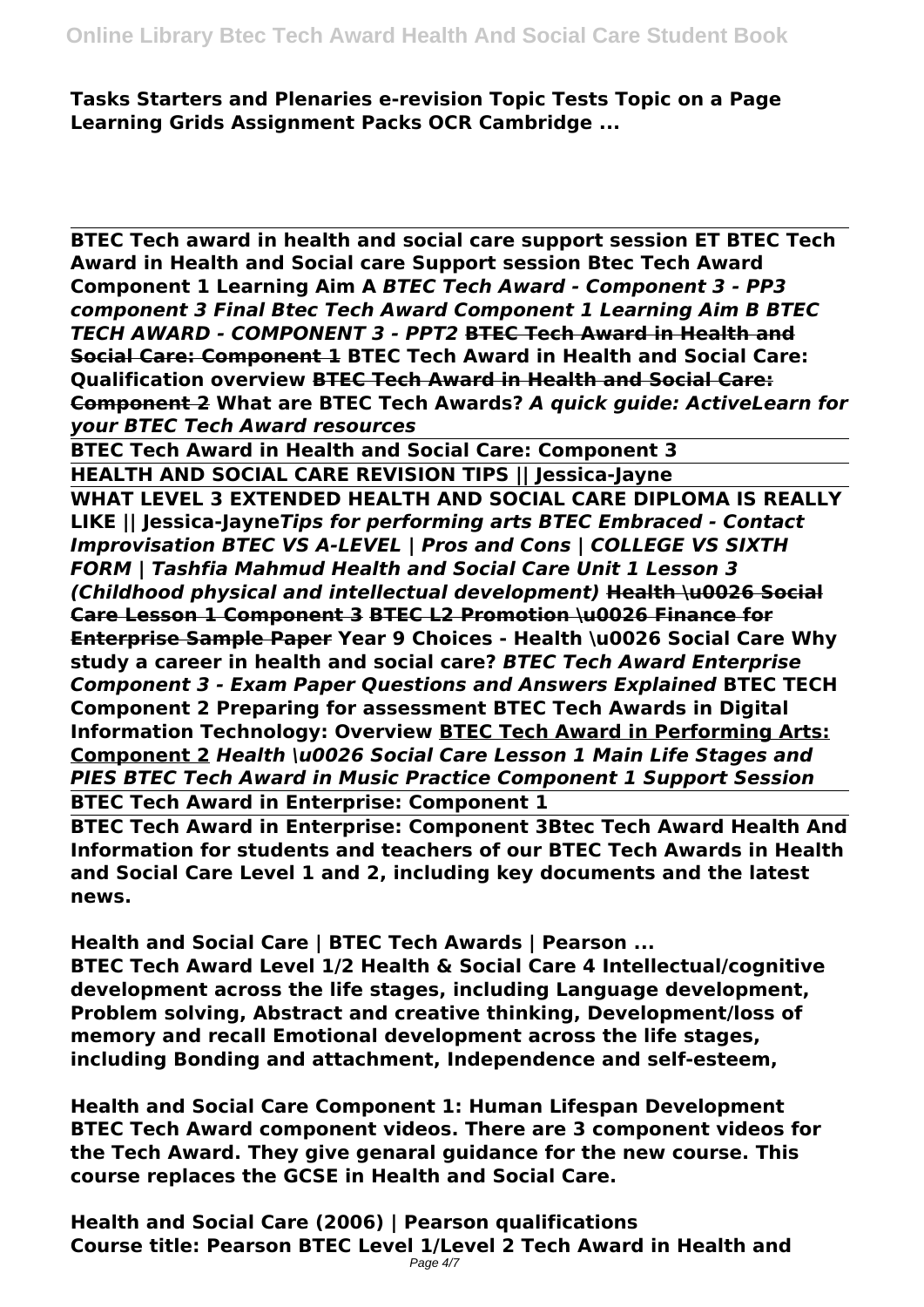**Social Care. Course Overview: Our suite of health and social care courses are for learners who wish to work in healthcare roles including nursing, midwifery, social work, biomedical, radiology, physiotherapy, art therapy, care work, and nutrition.**

**Health and Social Care Tech Award BTEC Level 1/Level 2 ... We've received great news. The Department for Education (DfE) has confirmed that those qualifications that are approved for inclusion in the 2020 performance tables will also be included in performance tables for 2021 and 2022.. We are therefore very pleased to let you know that our BTEC Level 1/Level 2 Tech Awards and the seven of our BTEC Level 1/Level 2 First Awards on 2020 performance ...**

**BTEC Apprenticeships in Health and Social Care Leadership ... BTEC Tech Awards Sport, Activity and Fitness. Sport, Activity and Fitness. Key stage 4 Performance tables in England for 2021 and 2022 results - February 2019 update. Performance tables in England for 2020 results - July 2018 update. Find all the information and support you'll need to teach and study the BTEC Level 1/Level 2 Tech Award in Sport, Activity and Fitness.**

**Sport, Activity and Fitness | BTEC Tech Award | Pearson ...**

**The Pearson BTEC Level 1/Level 2 Tech Award in Health and Social Care (Qualification Number: 603/0395/5), is for learners who want to acquire technical knowledge and technical skills through vocational contexts as part of their Key Stage 4 learning.**

## **SPECIFICATION - Edexcel, BTEC, LCCI and EDI**

**Clarification on BTEC assessment expectations during Covid-19. For BTEC Level 3 Nationals, BTEC Level 1 and 2 Firsts and Tech Awards, where we expect to be able to calculate grades, we do not require or expect any formal assessment for BTEC to take place while learners are studying at home.**

## **BTEC Tech Awards | Pearson qualifications**

**BTEC Tech Awards. Jenny studied the BTEC Tech Award in Performing Arts, and got a Level 2 Distinction: Sam studied the BTEC Tech Award in Sport, Activity and Fitness, and got a Level 2 Merit: Amanda studied the BTEC Tech Award in Health and Social Care, and got a Level 1 Pass: A BTEC Tech Award is made up of three components, two of which are internally assessed via assignments which are set, marked and verified in your school, and one which is externally assessed.**

## **BTEC Tech Awards - Edexcel**

**Buy Revise BTEC Tech Award Health and Social Care Revision Guide: (with free online edition) 1 by Baker, Brenda (ISBN: 9781292245614) from Amazon's Book Store. Everyday low prices and free delivery on eligible orders.**

**Revise BTEC Tech Award Health and Social Care Revision ...**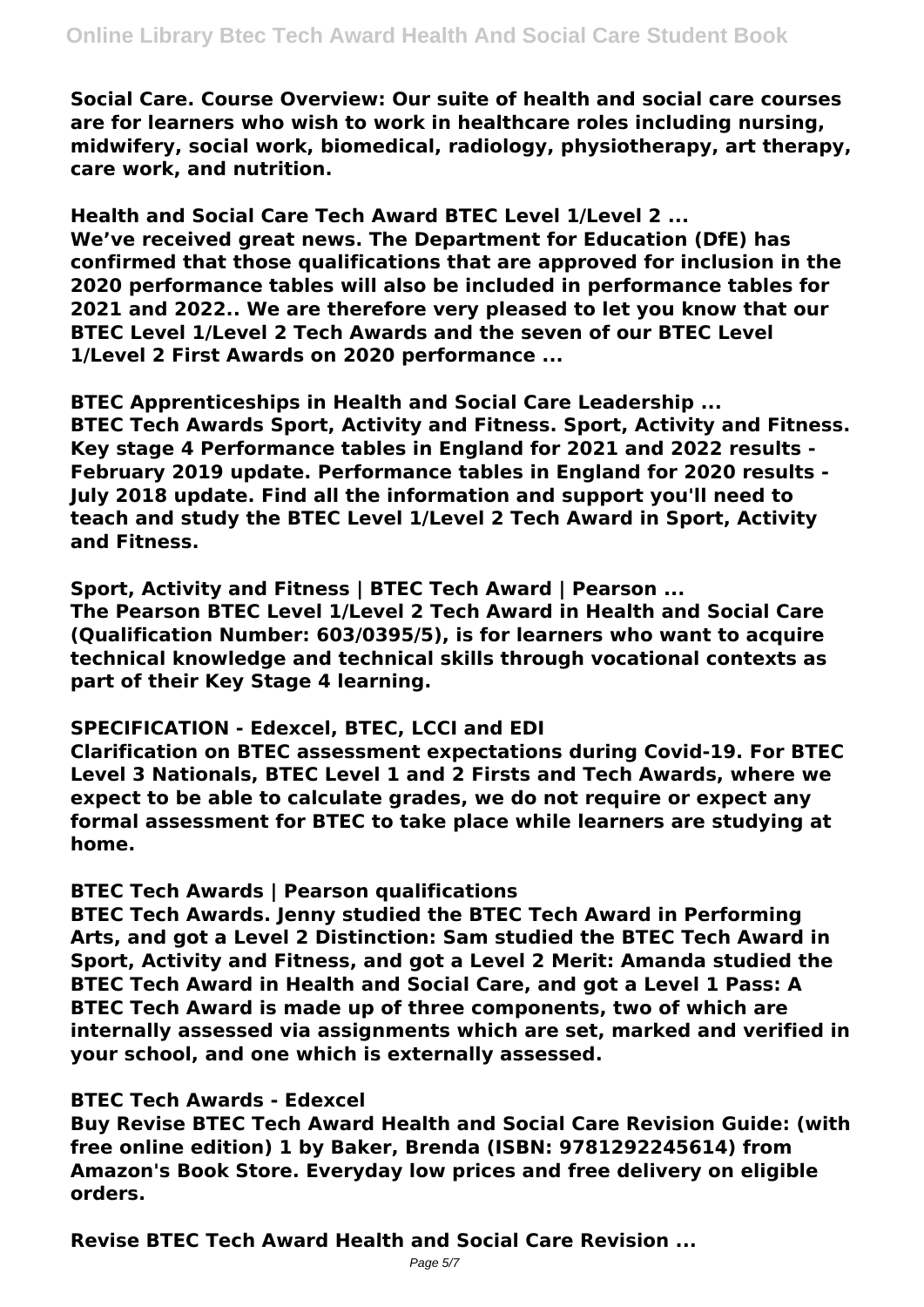**Our revision resources are the smart choice for those revising for externally assessed Component 3 in the Health and Social Care BTEC Tech Award. This book contains four full-length practice assessments, helping you to: Prepare by familiarising yourself with the structure and process for completing your assessment**

**Revise BTEC Tech Award Health and Social Care Practice ... Buy Revise BTEC Tech Award Health and Social Care Revision Guide: (with free online edition) – Brenda Baker – 9781292245614 at Heath Books. Exclusive Discounts for Schools.**

**Revise BTEC Tech Award Health and Social Care Revision ... BTEC Tech Award Topic on a Page. BTEC Tech Award (Level 1/2) BTEC Tech Award (2017) in Health and Social Care (Level 1/2) Component 2: Health and Social Care Services and Values. Component 3: Health and Wellbeing.**

**Topic on a Page for BTEC Tech Award in Health and Social Care Btec Award Level 2 > Component 3. Learning Aim A – Factors that affect health and well being. Learning Aim B – Interpreting health indicators. Learning Aim C – Person –centred health and well being ...**

**Component 3 - WATTShealthandsocial**

**BTEC Tech Award Health and Social Care Support Package (no rating) 0 customer reviews. Author: Created by missibbotson. Preview. Created: May 11, 2020. Hi, Do you need some help with setting up your BTEC Tech Award in Health and Social Care? New to BTEC and not quite sure how to structure your course?**

**BTEC Tech Award Health and Social Care Support Package ... Level 1 and 2 BTEC Tech Awards are equivalent to GCSE grades A to E, according to exam board Pearson. Level 2 BTec Firsts are roughly the same as GCSE Grades A\* to C. Level 3 BTecs including BTec...**

**BTec grades explained: A-level and GCSE equivalents for ... Assignment Pack for BTEC Tech Award in Health and Social Care Logical progression through all criteria – your students won't miss a thing Three progressive, original and engaging assignment sets for BTEC Tech Award in Health and Social Care (Component 1), covering all the assessment criteria. A total solution for those completing component one**

**Assignment Pack for BTEC Tech Award in Health and Social Care BTEC Tech Award Health and Social Care Student Book. by Baker | 27 Jun 2017. 4.8 out of 5 stars 80. Paperback £20.44 £ 20. ...**

**Amazon.co.uk: health social care btec: Books**

**Health and Social Care BTEC Firsts (level 1/2) Health and Social Care (2012) Case Studies with Activities Practice Exam Papers Starters and Plenaries Teaching Pack BTEC Tech Awards (Level 2) Health and Social Care (2017) Case Studies with Activities Course Companions Practice Set**